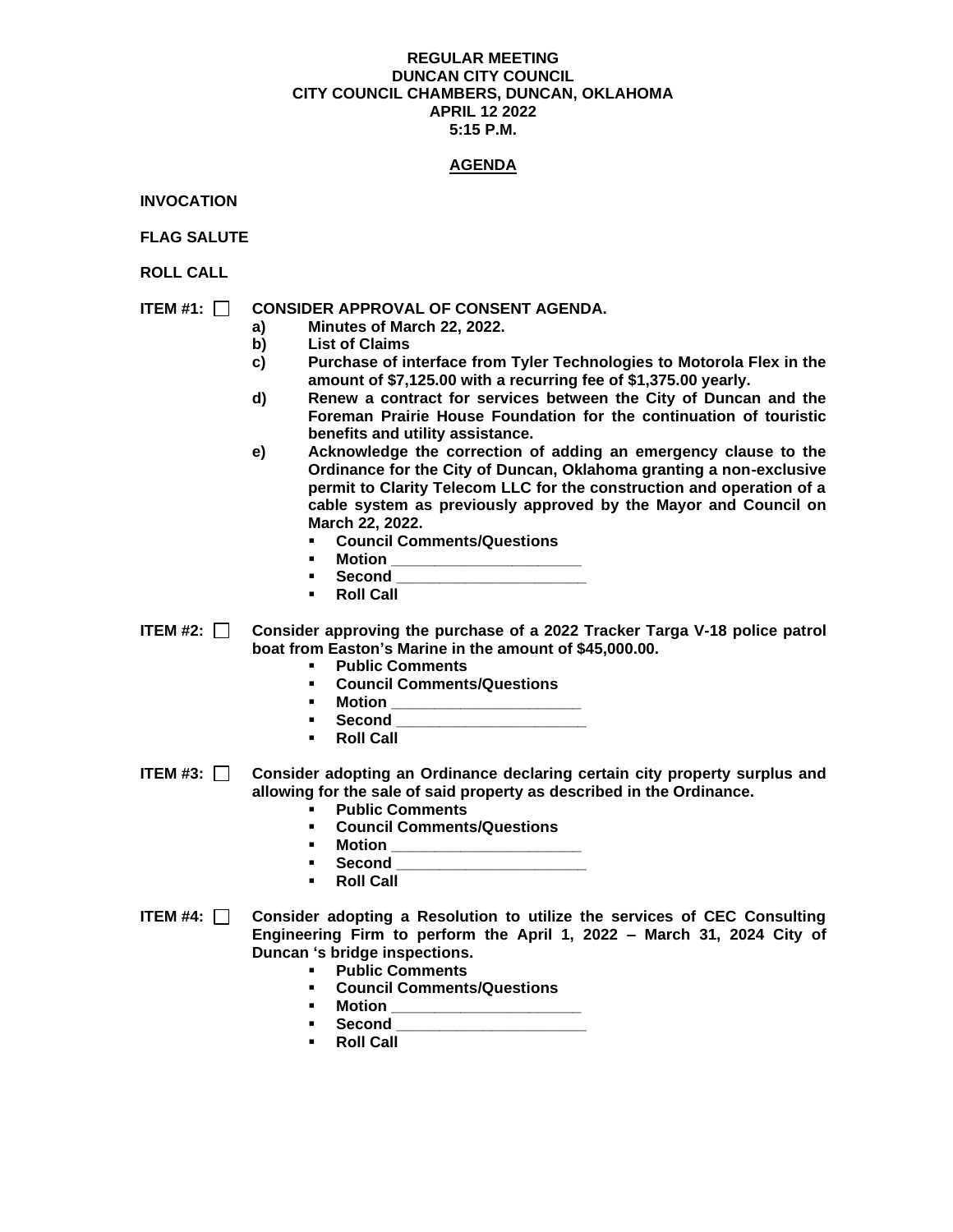- **ITEM #5: Consider awarding the bid for Electrical Distribution Improvements by underground cable injection treatment to Novinium Inc. in an amount not-toexceed \$1,100,000.00.** 
	- **Public Comments**
	- **Council Comments/Questions**
	- **Motion \_\_\_\_\_\_\_\_\_\_\_\_\_\_\_\_\_\_\_\_\_\_**
	- **Second \_\_\_\_\_\_\_\_\_\_\_\_\_\_\_\_\_\_\_\_\_\_**
	- **Roll Call**
- **ITEM #6: Consider authorizing the purchase of S&C Electric Company Circuit Switcher Vacuum Interrupters at Plato Substation in the amount of \$45,465.00.** 
	- **Public Comments**
	- **Council Comments/Questions**
	- **Motion \_\_\_\_\_\_\_\_\_\_\_\_\_\_\_\_\_\_\_\_\_\_**
	- **Second \_\_\_\_\_\_\_\_\_\_\_\_\_\_\_\_\_\_\_\_\_\_**
	- **Roll Call**
- **ITEM #7: Consider authorizing the purchase of seven (7) sets of Structural Firefighting Gear for the Duncan Fire Department from Casco Industries, Inc. utilizing the Oklahoma Statewide Contract #SW17241 for a total cost of \$22,659.00.**
	- **Public Comments**
	- **Trustee Comments/Questions**
	-
	- **Motion \_\_\_\_\_\_\_\_\_\_\_\_\_\_\_\_\_\_\_\_\_\_** ▪ **Second \_\_\_\_\_\_\_\_\_\_\_\_\_\_\_\_\_\_\_\_\_\_**
	- **Roll Call**
- **ITEM #8: Consider approving a lease agreement with US Cellular for the placement of a monopole wireless communication tower to be located on city property at the library.** 
	- **Public Comments**
	- **Council Comments/Questions**
	- **Motion \_\_\_\_\_\_\_\_\_\_\_\_\_\_\_\_\_\_\_\_\_\_**
	- **Second \_\_\_\_\_\_\_\_\_\_\_\_\_\_\_\_\_\_\_\_\_\_**
	- **Roll Call**

**ITEM #9: OTHER COMMENTS:**

**6By the Public**

*Per State Statute the Mayor and Council will not be able to respond to any issues brought forward during this part of the agenda. The City Manager or the Staff will take your information and address the situation then reconnect with you. The Council Members are available before and after the meeting to address concerns on an individual basis.*

- **a) By the Council**
- **b) By the City Manager**

**ITEM #10: Adjournment**

- **Motion \_\_\_\_\_\_\_\_\_\_\_\_\_\_\_\_\_\_\_\_\_\_\_**
- **Second \_\_\_\_\_\_\_\_\_\_\_\_\_\_\_\_\_\_\_\_\_\_**
- **Roll Call**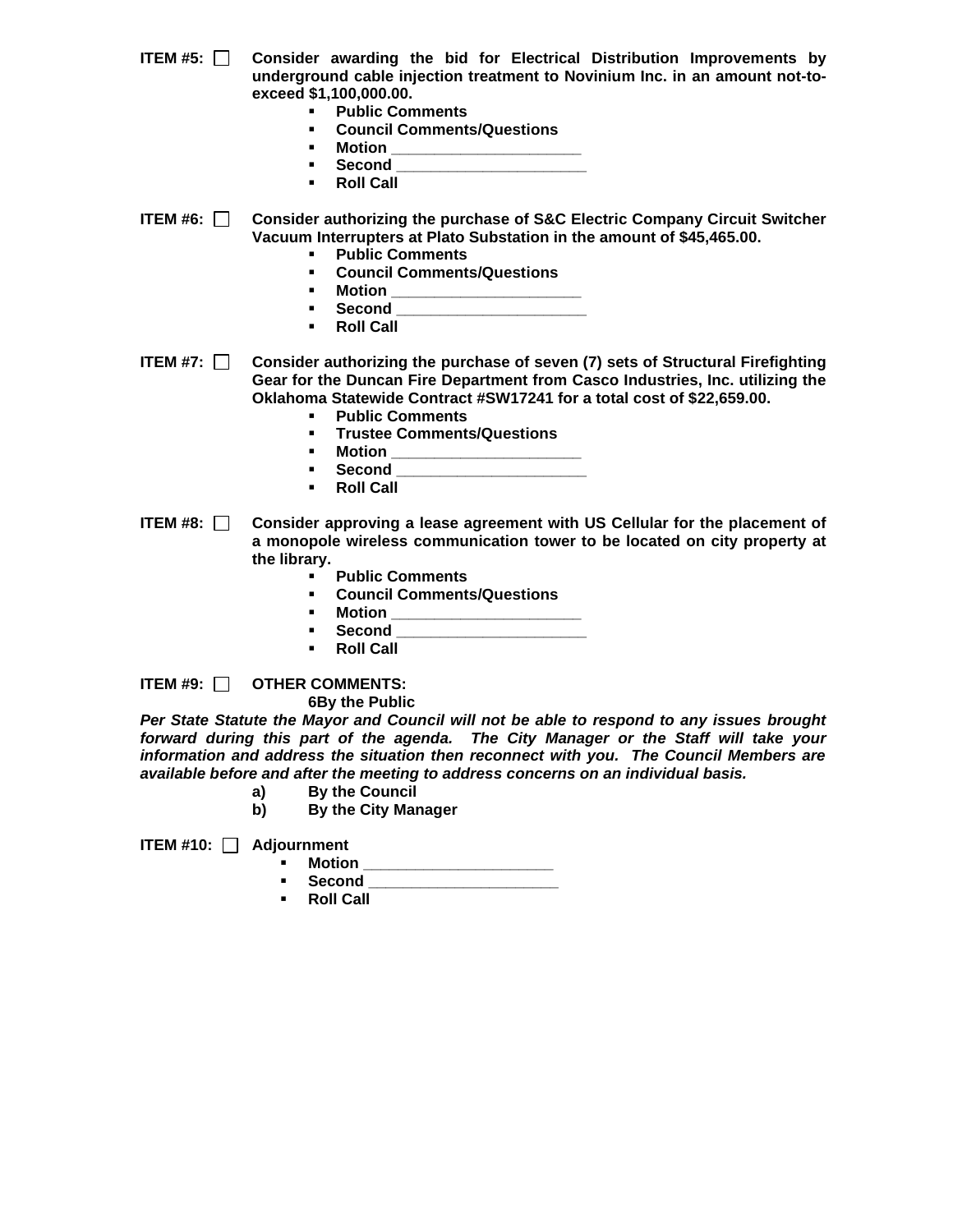#### **REGULAR MEETING DUNCAN PUBLIC UTILITIES AUTHORITY CITY COUNCIL CHAMBERS, DUNCAN, OKLAHOMA APRIL 12, 2022 5:15 P.M.**

## **AGENDA**

**ROLL CALL**

**ITEM #1: CONSIDER APPROVAL OF CONSENT AGENDA**

- **a) Minutes of March 22, 2022.**
- **Public Comments**
- **Trustee Comments/Questions**
- **Motion \_\_\_\_\_\_\_\_\_\_\_\_\_\_\_\_\_\_\_\_\_\_**
- **Second \_\_\_\_\_\_\_\_\_\_\_\_\_\_\_\_\_\_\_\_\_\_**
- **Roll Call**

**ITEM #2: Consider approving a Pole Attachment Agreement between the Duncan Public Utilities Authority and Clarity Telecom LLC.** (Tabled from March 22, 2022)

- **Public Comments**
- **Trustee Comments/Questions**
- **Motion \_\_\_\_\_\_\_\_\_\_\_\_\_\_\_\_\_\_\_\_\_\_**
- **Second \_\_\_\_\_\_\_\_\_\_\_\_\_\_\_\_\_\_\_\_\_\_**
- **Roll Call**

**ITEM #3: Consider approving Miller & Son's Inc. Pay Request in the total amount of \$46,485.00 for services rendered in connection with the Sanitary Sewer Rehabilitation Project.** 

- **Public Comments**
- **Trustee Comments/Questions**
- **Motion \_\_\_\_\_\_\_\_\_\_\_\_\_\_\_\_\_\_\_\_\_\_**
- **Second \_\_\_\_\_\_\_\_\_\_\_\_\_\_\_\_\_\_\_\_\_\_**
- **Roll Call**
- **ITEM #4: Consider ratifying the action of the General Manager for obtaining services through SEMA Construction Inc. to make immediate repairs to the Clear Creek Lake Dam.** 
	- **Public Comments**
	- **Trustee Comments/Questions**
	- **Motion \_\_\_\_\_\_\_\_\_\_\_\_\_\_\_\_\_\_\_\_\_\_**
	- **Second \_\_\_\_\_\_\_\_\_\_\_\_\_\_\_\_\_\_\_\_\_\_**
	- **Roll Call**
- **ITEM #5: Consider approving SEMA Construction Inc. Change Order No. 5 for the Clear Creek Lake Spillway Replacement Project and authorize the Chairman to execute the Change Order.** 
	- **Public Comments**
	- **Trustee Comments/Questions**
	- **Motion \_\_\_\_\_\_\_\_\_\_\_\_\_\_\_\_\_\_\_\_\_\_**
	- **Second \_\_\_\_\_\_\_\_\_\_\_\_\_\_\_\_\_\_\_\_\_\_**
	- **Roll Call**
- **ITEM #6: Consider approving SEMA Construction Inc. Pay Request No. 15 in the amount of \$199,620.13 for construction services rendered in conjunction with the Clear Creek Lake Spillway Project.** 
	- **Public Comments**
	- **Trustee Comments/Questions**
	- **Motion \_\_\_\_\_\_\_\_\_\_\_\_\_\_\_\_\_\_\_\_\_\_**
	- **Second \_\_\_\_\_\_\_\_\_\_\_\_\_\_\_\_\_\_\_\_\_\_**
	- **Roll Call**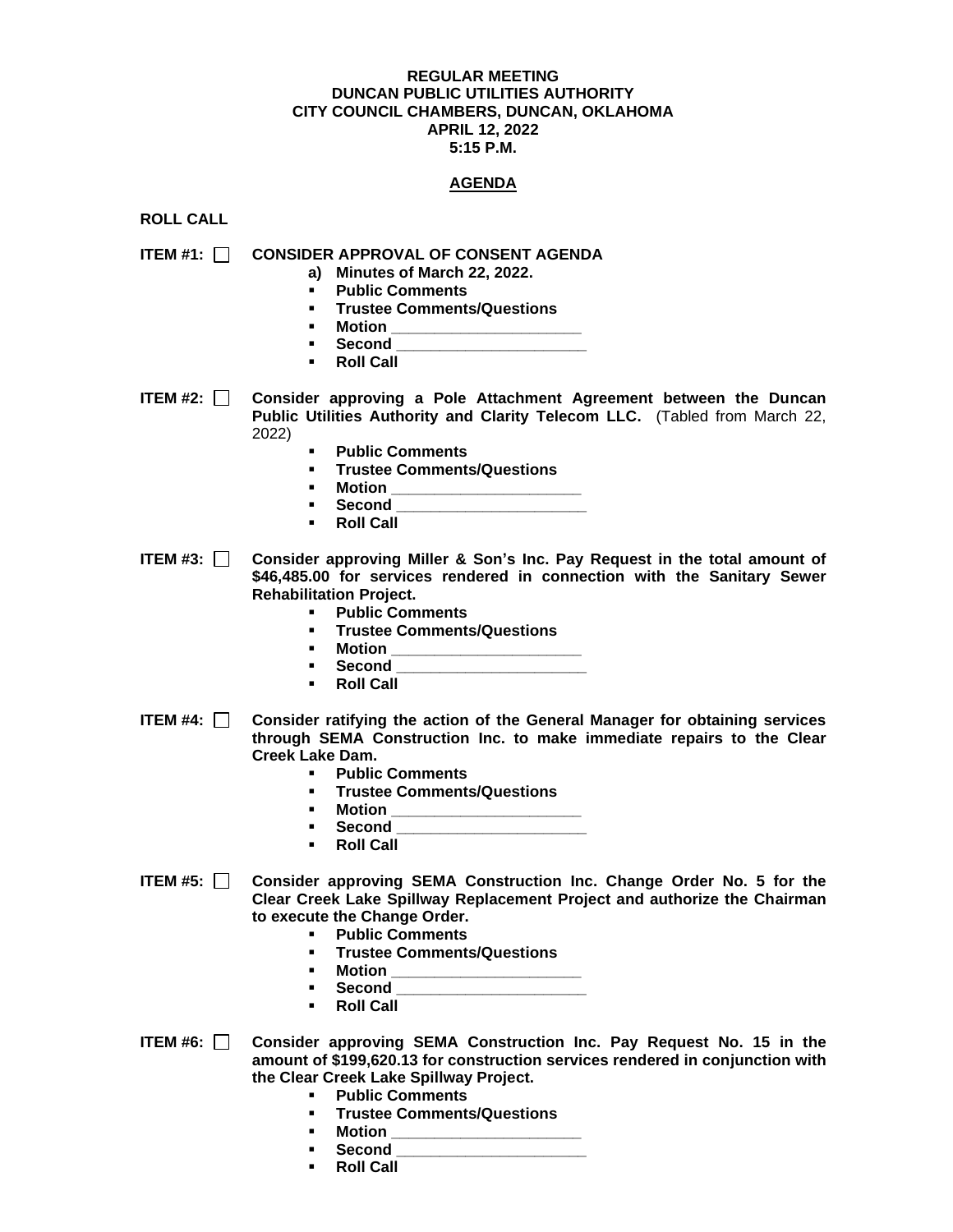- **ITEM #7: Consider approving Portland Utilities Construction Co. LLC Pay Request No. 7 in the total amount of \$247,411.35 for services rendered in conjunction with the Sanitary Sewer Rehabilitation Project.** 
	- **Public Comments**
	- **Council Comments/Questions**
	- **Motion \_\_\_\_\_\_\_\_\_\_\_\_\_\_\_\_\_\_\_\_\_\_**
	- **Second \_\_\_\_\_\_\_\_\_\_\_\_\_\_\_\_\_\_\_\_\_\_**
	- **Roll Call**

**ITEM #8: OTHER COMMENTS: a) By the Public**

*Per State Statute the Chairman and Trustees will not be able to respond to any issues brought forward during this part of the agenda. The General Manager or the Staff will take your information and address the situation then reconnect with you. The Chairman and Trustees are available before and after the meeting to address concerns on an individual basis.*

- **b) By the Chairman and Trustees**
- **c) By the General Manager**

**ITEM #9: Adjournment**

- - **Motion \_\_\_\_\_\_\_\_\_\_\_\_\_\_\_\_\_\_\_\_\_\_** ▪ **Second \_\_\_\_\_\_\_\_\_\_\_\_\_\_\_\_\_\_\_\_\_**
	- **Roll Call**